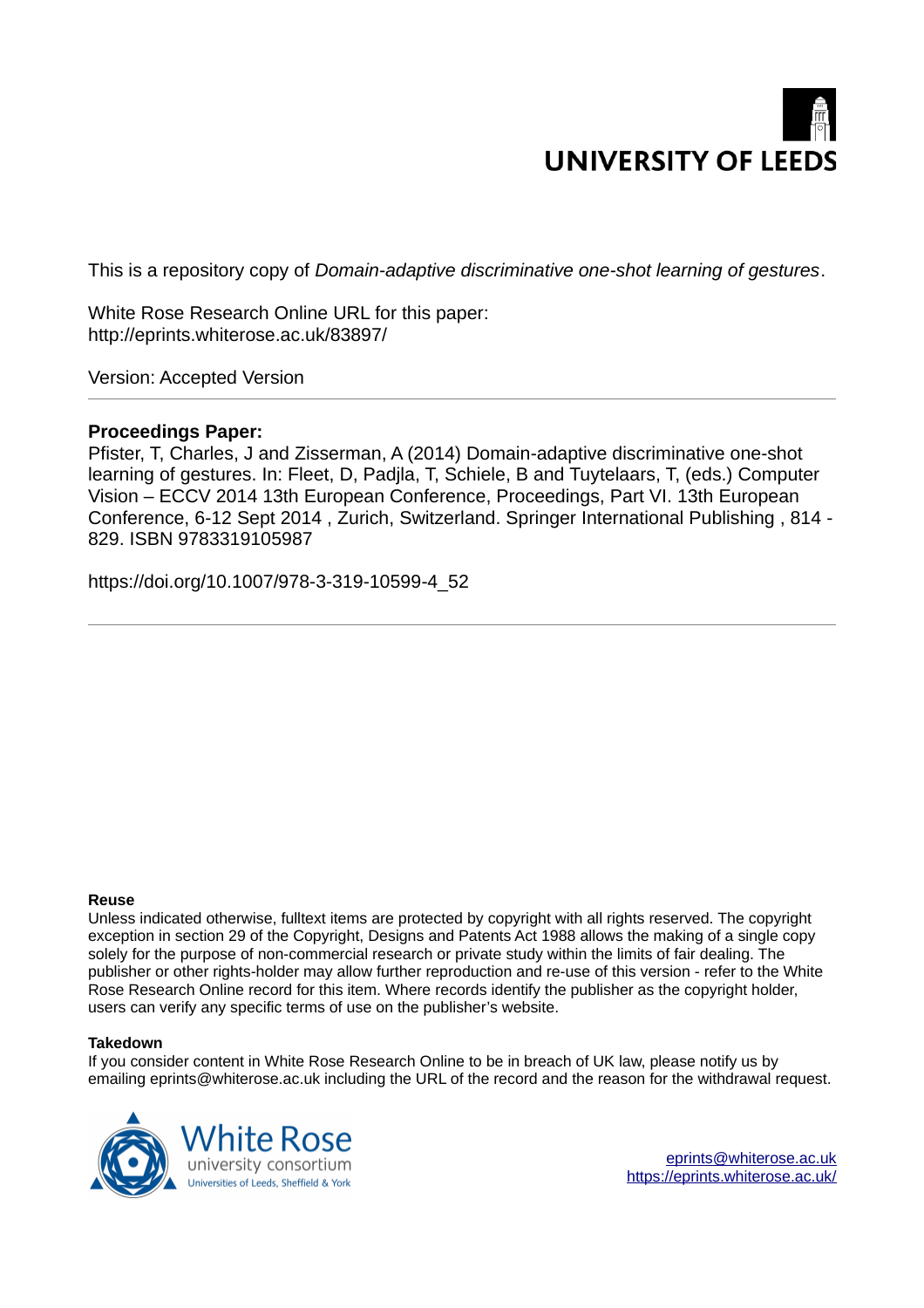# <span id="page-1-0"></span>Domain-adaptive Discriminative One-shot Learning of Gestures

Tomas Pfister<sup>1</sup>, James Charles<sup>2</sup> and Andrew Zisserman<sup>1</sup>

<sup>1</sup>Visual Geometry Group, Department of Engineering Science, University of Oxford <sup>2</sup>Computer Vision Group, School of Computing, University of Leeds

Abstract. The objective of this paper is to recognize gestures in videos – both localizing the gesture and classifying it into one of multiple classes. We show that the performance of a gesture classifier learnt from a single (strongly supervised) training example can be boosted significantly using a 'reservoir' of weakly supervised gesture examples (and that the performance exceeds learning from the one-shot example or reservoir alone). The one-shot example and weakly supervised reservoir are from different 'domains' (different people, different videos, continuous or noncontinuous gesturing, etc.), and we propose a domain adaptation method for human pose and hand shape that enables gesture learning methods to generalise between them. We also show the benefits of using the recently introduced Global Alignment Kernel [\[12\]](#page-14-0), instead of the standard Dynamic Time Warping that is generally used for time alignment. The domain adaptation and learning methods are evaluated on two large scale challenging gesture datasets: one for sign language, and the other for Italian hand gestures. In both cases performance exceeds the previous published results, including the best skeleton-classification-only entry in

## the 2013 ChaLearn challenge.

# 1 Introduction

Gesture recognition has recently received an increasing amount of attention due to the advent of Kinect and socially important applications, e.g. sign language to speech translation [\[8\]](#page-14-1), becoming more tractable. However, the majority of approaches to gesture (and action) recognition rely on strongly supervised learning, which requires ground truthing large quantities of training data. This is inherently expensive and does not scale to large, evolving gesture languages with high levels of variation. As a result, several recent works have attempted to learn gestures at the other extreme – from single training examples using one-shot learning [\[16,](#page-14-2) [17,](#page-14-3) [19,](#page-14-4) [20,](#page-14-5) [22,](#page-14-6) [24,](#page-15-0) [33\]](#page-15-1). However, given the vast variability in how gestures are performed, and the variation in people and camera viewpoints, learning accurate, generalizable models with so little supervision is somewhat challenging, to say the least. Another avenue of work has explored learning gestures from practically infinite sources of data with weak supervision [\[7,](#page-14-7) [11,](#page-14-8) [23,](#page-14-9) [26,](#page-15-2) [28\]](#page-15-3), e.g. TV broadcasts with aligned subtitles (or similarly actions from movies with aligned transcripts  $[1, 3, 14]$  $[1, 3, 14]$  $[1, 3, 14]$ . While these works have also shown promise, they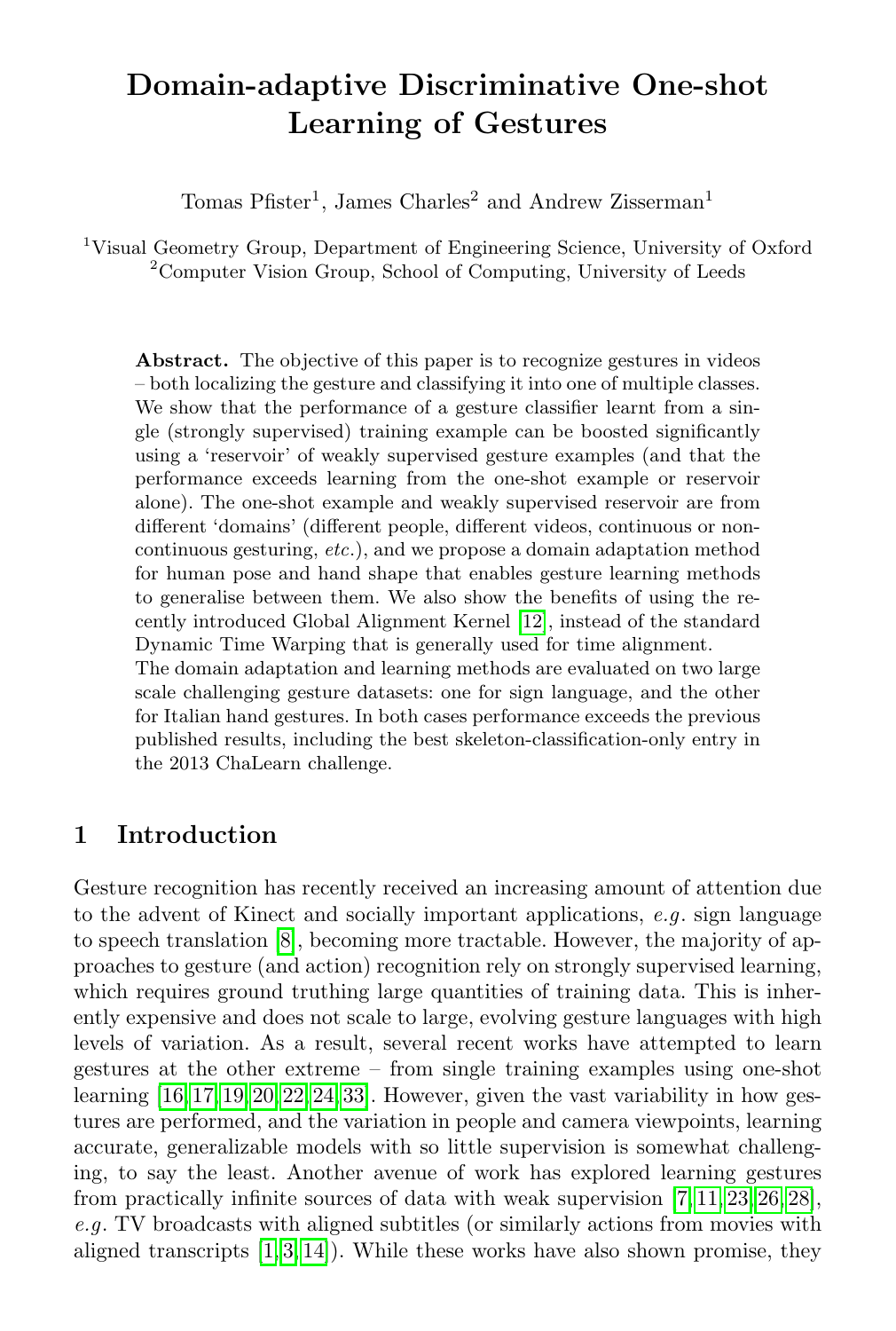<span id="page-2-0"></span>

Fig. 1: Domain-adaptive discriminative one-shot gesture learning. Domain-adapted one-shot learning is used to obtain additional training data from a huge weakly supervised gesture repository of another domain. These new samples are used to 'boost' the one-shot learner with additional discriminative power. Evaluations are carried out under further domain adaptation on another one-shot learning dataset. Dashed line shows the baseline and the solid lines show the proposed method.

have also demonstrated the limitations of the weak supervision available for gestures today: it is so weak and noisy that it is very difficult to learn from it alone [\[7,](#page-14-7) [11,](#page-14-8) [28\]](#page-15-3).

In this paper we show the benefit of combining these two gesture recognition approaches, one-shot learning and weakly supervised learning. The key idea is that, given suitable domain adaptations, one-shot learning can gain an enormous performance boost from utilising weakly supervised data from different domains.

Consider a common gesture recognition scenario as depicted in Fig. [1.](#page-1-0) Here we have one or more videos (one-shot learning examples; gesture 'dictionaries') showing an example of each gesture, and a huge dataset of weakly labelled videos from another domain (the 'gesture reservoir') containing some instances of the same gestures. This scenario arises naturally in gesture languages, such as sign language, which have many video dictionaries (online and on DVDs) with examples of signs, and a plentiful supply of signed data (e.g. sign language-translated TV broadcasts, shown in Fig. [2](#page-2-0) (right); or linguistic research datasets). In the case of TV broadcasts the weak supervision is provided by aligned subtitles (that specify a temporal interval where the word  $may$  occur), though the supervision is also noisy as the subtitle word may not be signed. In the case of linguistic research datasets (and some gesture datasets [\[19\]](#page-14-4)) the supervision is often at the video clip level, rather than a tighter temporal interval.

<span id="page-2-1"></span>Our aim is to boost the performance of one-shot learning by using this large 'reservoir' of weakly supervised gestures. In the one-shot case there is strong supervision (but only one example). In the reservoir there are many examples exhibiting variations in people, expression, speed, but only weak supervision – the temporal interval is not tight. The goal is to obtain a weak classifier from oneshot learning and use it to select further examples from the reservoir. A stronger classifier can then be trained from the gesture variations and large variation of people in the reservoir. This is a form of semi-supervised learning, but here the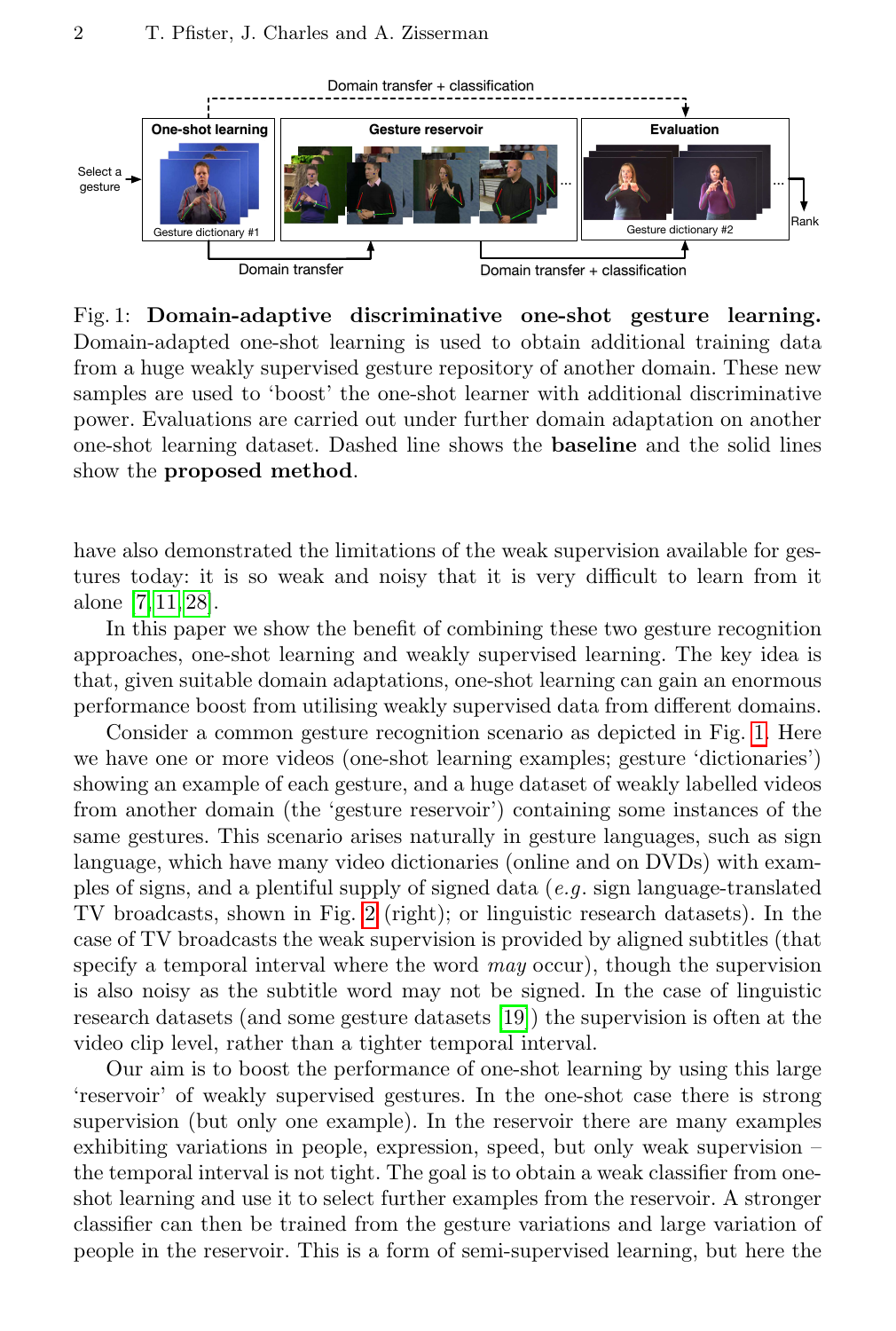

Fig. 2: Sample frames from the four datasets with upper body pose estimates overlaid. From left to right: BSL dictionary 1, BSL dictionary 2, ChaLearn and BSL-TV.

affinity function requires domain adaptation in going between the one-shot and gesture reservoir videos.

This is a very challenging task since the video dictionaries and gesture reservoir can be of wildly differing video domains (see Fig. [2\)](#page-2-0): different size and resolutions; different people; and with gestures performed at significantly different prosody and speed. Furthermore, one domain may contain continuous gestures  $(e,q)$  most weakly supervised datasets) while another  $(e,q)$  most one-shot learning datasets) only contains gestures performed with clear breaks in-between.

<span id="page-3-0"></span>In the remainder of this paper we show that not only can a weakly supervised gesture reservoir be used to significantly boost performance in gesture recognition, but also that the availability of multiple one-shot learning datasets enables evaluation of gesture recognition methods for problems where test data was previously absent. Our contributions are: (i) a method for learning gestures accurately and discriminatively from a single positive training example (in the spirit of one-shot learning and exemplar  $\text{SVMs}(\text{LDAs} [21, 25])$  $\text{SVMs}(\text{LDAs} [21, 25])$  $\text{SVMs}(\text{LDAs} [21, 25])$  $\text{SVMs}(\text{LDAs} [21, 25])$ ; (ii) a domain adaptation method for human pose and hand shape that enables generalisation to new domains; and (iii) a learning framework for gestures that employs the recently introduced Global Alignment Kernel [\[12\]](#page-14-0).

In the evaluations we show that our method achieves a significant performance boost on two large gesture datasets. We also release pose estimates for two gesture dictionaries<sup>[1](#page-2-1)</sup>.

 $^{\rm 1}$  [http://www.robots.ox.ac.uk/~vgg/research/sign\\_language](http://www.robots.ox.ac.uk/~vgg/research/sign_language)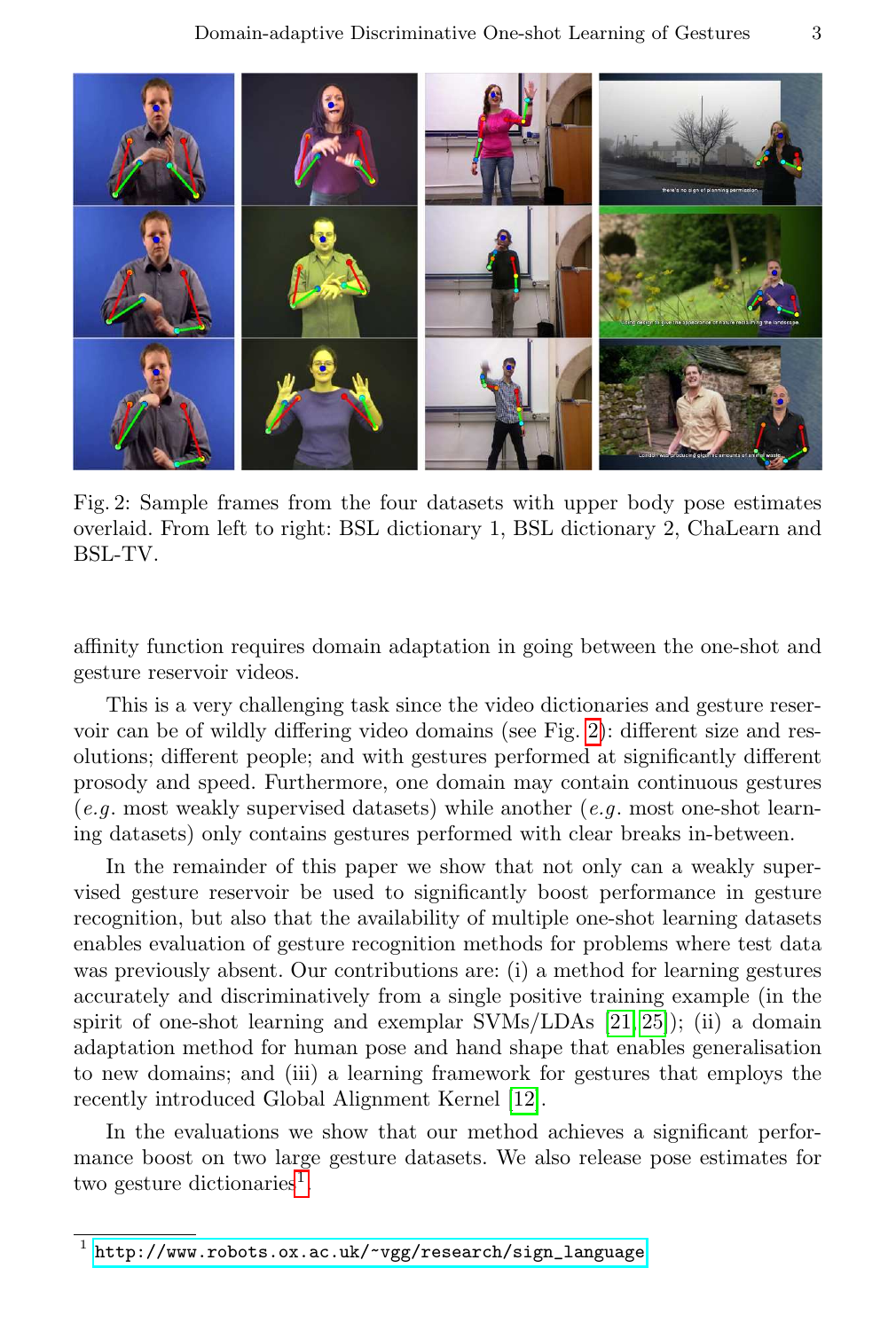# <span id="page-4-0"></span>2 Domain-adaptive Discriminative One-shot Learning

In this section we first overview the learning framework, and then describe the details of the visual features (hand trajectory and hand shape) and their domain transfer which involves space and time transformations.

Figure [1](#page-1-0) shows an overview of the learning framework. There are three domains: two gesture one-shot 'dictionaries' and one large weakly supervised 'gesture reservoir'. One dictionary is used for training, the other for testing.

The method proceeds in four steps: (1) train a discriminative one-shot gesture detector from the first dictionary, separately for each gesture; (2) that detector is then used to discover new samples of the same gesture in the weakly supervised gesture reservoir – the search for the sample is restricted to a temporal interval provided by the weak supervision; (3) these new samples are used to train what is effectively a stronger version of the original one-shot gesture classifier; and (4) this strong classifier is evaluated on a second one-shot dictionary.

#### 2.1 Discriminative one-shot gesture learning framework

Given the two video dictionaries (one for training, the other for evaluation) and a weakly labelled gesture reservoir, let  $\delta^1, \delta^2$  and  $\nu$  denote their respective features (here the hand trajectories). For example,  $\delta^1 = \{\delta_1^1, \ldots, \delta_q^1, \ldots\}$  where  $\delta_q^1$  is a variable-length vector (depending on the length of the gesture video) of hand positions over all frames in the  $q^{\text{th}}$  gesture video of dictionary 1.

Imagine we are learning a gesture for 'snow' in BSL (shown in Fig. [3\)](#page-4-0). We first train a discriminative one-shot gesture detector for 'snow' on the features of the first dictionary  $(\delta^1)$ . To do this, we use a time-and-space-aligned gesture kernel  $\psi$  (defined in Sect. [2.2\)](#page-4-1) in a dual SVM to learn weights  $\alpha$  from

$$
\max_{\alpha_i \ge 0} \sum_i \alpha_i - \frac{1}{2} \sum_{jk} \alpha_j \alpha_k y_j y_k \psi(\mathbf{x}_j, \mathbf{x}_k) \quad \forall i \ 0 \le \alpha_i \le C \quad \sum_i \alpha_i y_i = 0 \tag{1}
$$

<span id="page-4-1"></span>where we set the learning feature to  $\mathbf{x} = \boldsymbol{\delta}^1$  (hand trajectories of the videos in dataset  $\delta^1$ ),  $y_i$  are binary video labels (1 for the 'snow' dictionary video, -1 for others), and  $\psi(.)$  is the kernel. This is the one-shot learning – as an exemplar SVM [\[25\]](#page-15-4).

In the second step, we use this model to discover new samples of 'snow' in the weakly supervised gesture reservoir (restricted to the temporal intervals provided by the weak supervision). A very large number of samples in the reservoir are scored to find gestures that are most similar to 'snow' (and dissimilar to the other gestures) in the first dictionary. This yields a vector of scores s

$$
s(\nu) = \sum_{i} \alpha_i y_i \psi(\mathbf{x}_i, \nu) + b \tag{2}
$$

where  $\nu$  are the features for reservoir subsequences with a weakly supervised label 'snow'. Here,  $s(\nu)$  is a vector of scores of length  $|\nu|$  (the number of samples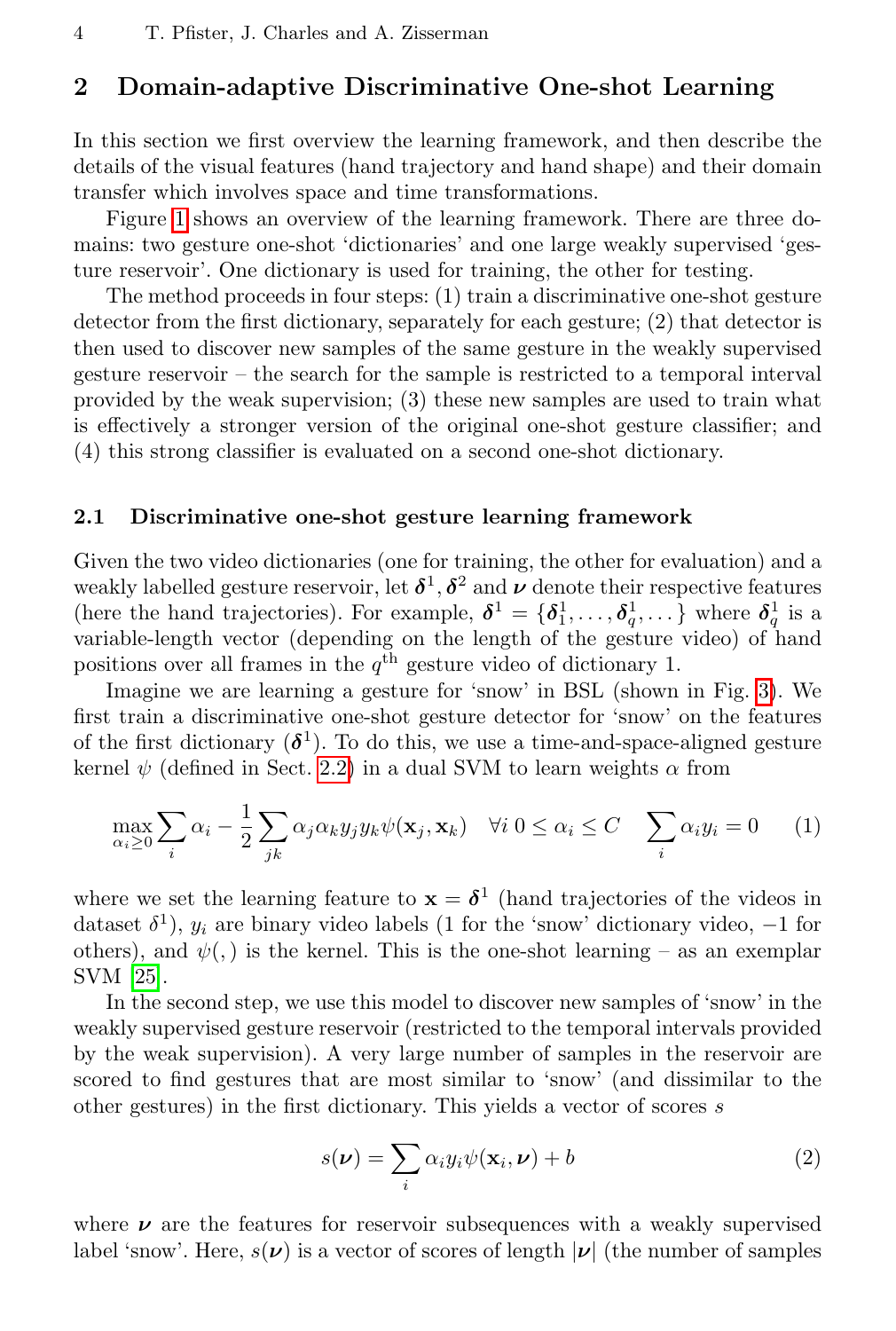<span id="page-5-0"></span>

Fig. 3: Frames showing variation in gesture speed and prosody across two domains (top and bottom). The example gesture shown here is 'snow' in BSL, which mimics snow falling down. Although the frame rate is the same, the speed at which the gestures are produced are considerably different.

in the weakly supervised sequences of the gesture reservoir). The top scored samples represent gestures in the reservoir that are most similar to 'snow' in the the first dictionary, but with high variability in space, time and appearance (thanks to the time and space adaptations).

In the third step, the top samples of  $s(\nu)$  (by score), along with a set of negative samples from the gesture reservoir, are used to train a stronger version of the original one-shot gesture classifier for 'snow' (training details are given in Sect. [2.4\)](#page-7-0). We do this by retraining [\(1\)](#page-3-0) with this new training set  $\mathbf{x} = \boldsymbol{\nu}_{\text{refrain}}$ (of cardinality around 2,000 samples). Due to only selecting the top samples of the gesture reservoir for training, we develop resilience to noisy supervision.

In the fourth and final step, this stronger model is evaluated on the second dictionary by ranking all gesture videos using the score  $s(\delta^2)$  of the stronger classifier. This provides a measure of the strength of the classifier without requiring any expensive manual annotation.

## 2.2 Domain adaptations

A major challenge in gesture recognition is that not only are the gestures performed by different people with different body shapes, but the same gestures are performed at very different speeds and prosody across domains and people (see Fig. [3\)](#page-4-0). We tackle this problem by measuring distance under domain adaptations in both space and time. We next discuss the domain adaptations used to define this kernel  $\psi$ .

Time alignment. Dynamic Time Warping (DTW) [\[30,](#page-15-5)[31\]](#page-15-6) is a popular method for obtaining the time alignment between two time series and measuring their similarity. However, there have been problems incorporating it into a discriminative framework  $(e.g.$  into kernels  $[2, 18, 32, 35]$  $[2, 18, 32, 35]$  $[2, 18, 32, 35]$  $[2, 18, 32, 35]$  due to the DTW 'distance' not satisfying the triangle inequality. As a result, it cannot be used to define a positive definite kernel. Furthermore, it is unlikely to be robust as a similarity measure as it only uses the cost of the minimum alignment.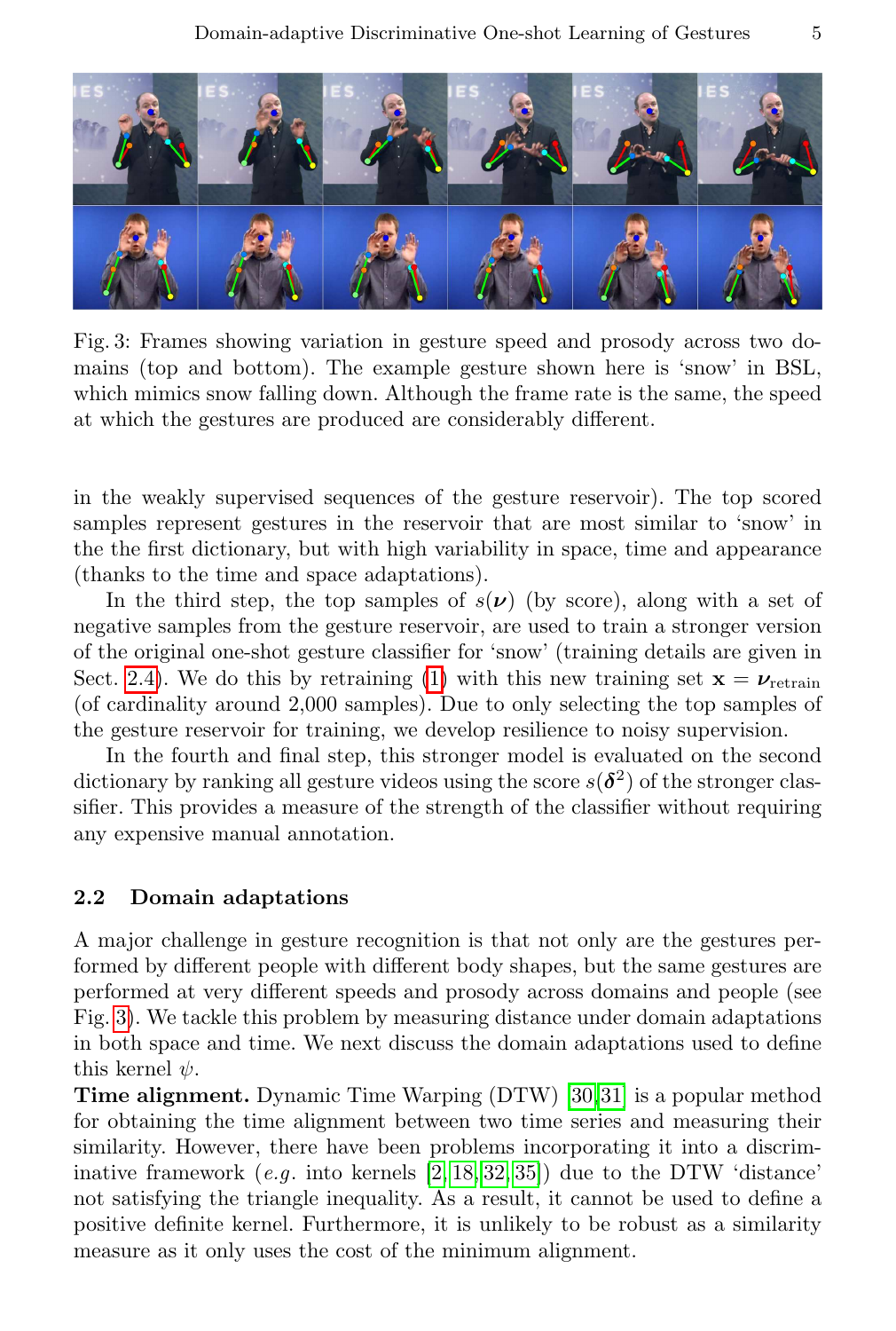<span id="page-6-0"></span>

Fig. 4: Human pose transformation across domains. (top) BSL for 'heart' with overlaid wrist trajectory; (bottom) BSL for 'gram'. (a) wrist trajectory for domain 1, (b) trajectory for domain 2, (c) trajectory of domain 1 mapped onto domain 2 with a spatial transformation, (d) transformation with minimisation of the local position 'slack', (e) zoomed-in similarity without temporal alignment (white lines represent wrist point correspondences across the two domains), and (f) similarity with temporal alignment. As shown, the distance (proportional to the sum of the lengths of the white point correspondence lines) is significantly lower under alignment. Best seen in colour.

In this work we use a recently proposed positive definite kernel, the Global Alignment (GA) kernel [\[12,](#page-14-0) [13\]](#page-14-16). In addition to being positive definite, it has the interesting property of considering all possible alignment distances instead of only the minimum (as in DTW). The kernel computes a soft-minimum of all alignment distances, generating a more robust result that reflects the costs of all paths:

$$
k_{\text{GA}}(\mathbf{x}, \mathbf{y}) = \sum_{\pi \in \mathcal{A}(n,m)} e^{-D_{\mathbf{x}, \mathbf{y}}(\pi)} \tag{3}
$$

where  $D_{\mathbf{x},\mathbf{y}}(\pi) = \sum_{i=1}^{|\pi|} ||x_{\pi(i)} - y_{\pi(i)}||$  denotes the Euclidean distance between two time series x, y under alignment  $\pi$ , and  $\mathcal{A}(n,m)$  denotes all possible alignments between two time series of length  $n$  and  $m$ . In our case  $\mathbf{x}, \mathbf{y}$  are two time series of spatially aligned human joint positions, i.e. the joint 'trajectories' of two gestures that are being compared. By incorporating all costs into the kernel we improve classification results compared to only considering the minimal cost. **Spatial alignment.** Since the hands play an important role in gestures, knowing where the wrists are is valuable to any gesture recognition method. However, an issue with human joint positions is that they are not directly comparable across domains due to differences in both position, scale and human body shape. We use two simple yet effective affine transformations, one global and another local in time, that allow for translation and anisotropic scaling. This encodes a typical setup in gesture datasets, where, for a particular gesture, the persons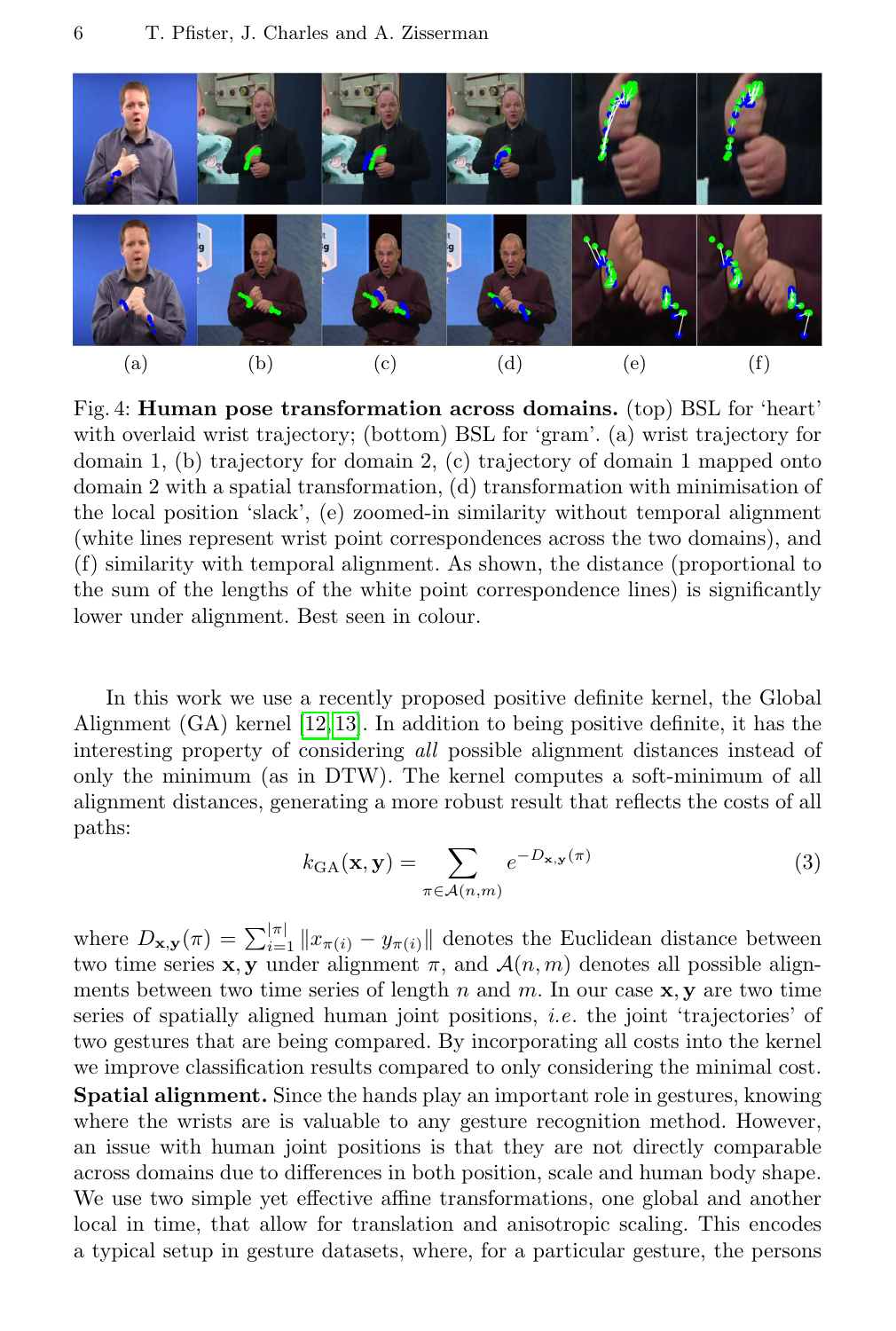

Fig. 5: Domain adaptation in space and time. Top: video sequence from the gesture reservoir: **Middle:** automatic time alignments to another sequence from a one-shot learning domain; **Bottom:** domain-adapted (space and time aligned) sequences, with the middle sequence overlaid on the top one. For ease of visualisation the example only uses a dominant hand, so only the dominant hand is matched (this is determined from the one-shot learning dictionary). In most cases, the transformation involves both hands.

stay at roughly the same distance from the camera (global transform), but may move slightly left or right (local transform). The global transformation learns the anisotropic scaling and translation, and the local transformation estimates an x translation, mapping into a canonical frame in which poses from different domains can be directly compared.

<span id="page-7-0"></span>The global transform is computed from the median positions of the shoulders and elbows (selected since they are comparable across videos) over the whole video. The x translation is estimated locally from the median head and shoulder positions over a small temporal window (50 frames). Fig. [5](#page-6-0) shows a visualisation of the transformation.

Even after spatial transformations, the absolute position for the gesture (relative to the torso) generally differs slightly. We solve that by adding some 'slack' to allow for slight absolute position differences. We do this by minimising the  $l_2$ distance between wrist trajectories (of the two videos that are compared) over a small local square patch of width  $u = (\text{dist.}$  between shoulders)/10. Fig. [4\(](#page-5-0)c-d) shows an example of the original and corrected positions.

The composition of the global and local transformations define the spatial transformation  $\phi$ , *i.e.*  $\phi(x)$  is the mapping from the trajectory in the video to the spatial canonical frame.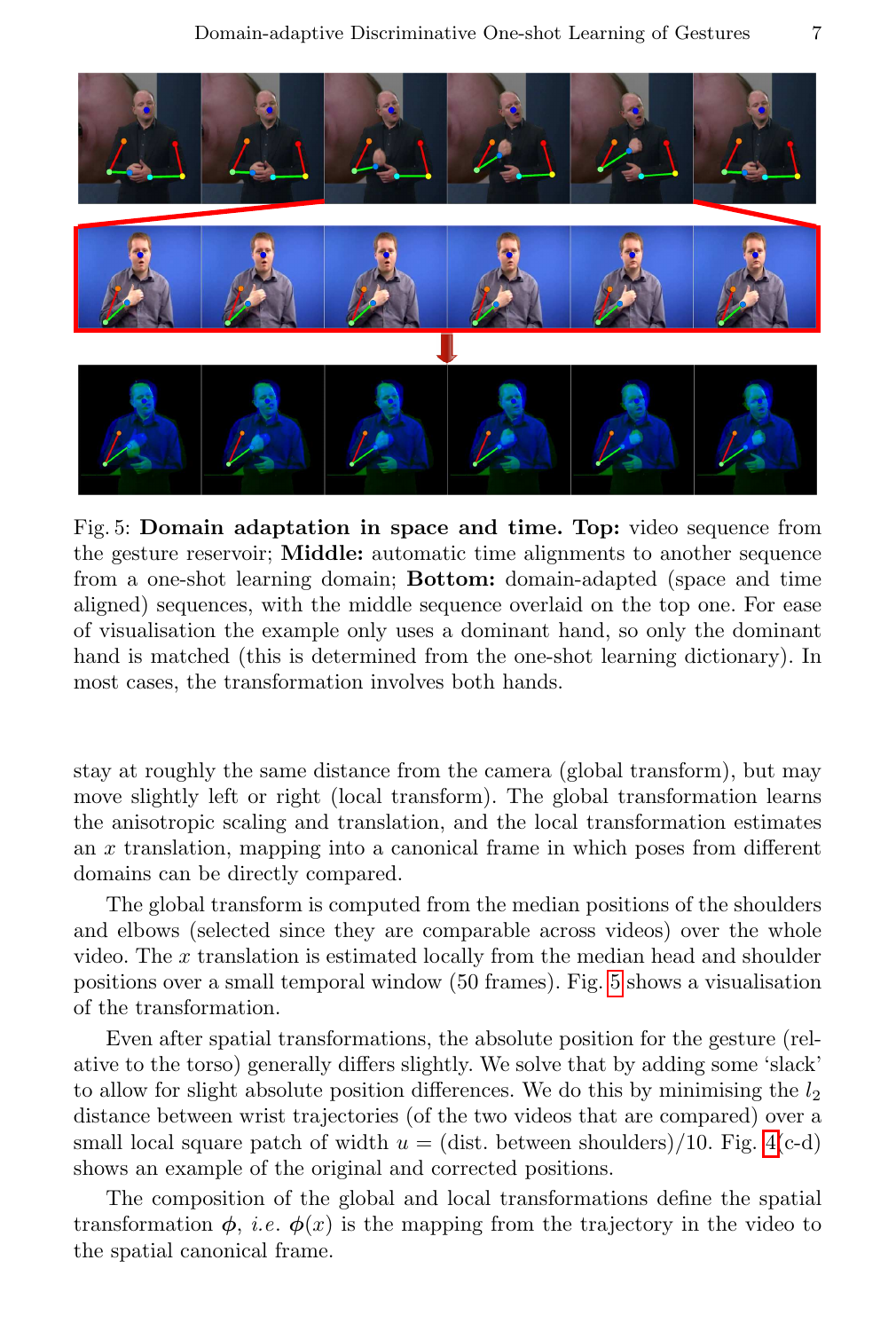<span id="page-8-0"></span>**Final kernel.** The final kernel is a composition of the the time alignment  $k_{GA}$ and spatial transformations  $\phi$ , yielding the kernel  $\psi(\mathbf{x}, \mathbf{y}) = k_{GA}(\phi(\mathbf{x}), \phi(\mathbf{y}))$ .

## 2.3 Hand shape filter

As Fig. [2](#page-2-0) demonstrates, hand shape carries much of the discriminative information in gestures, particularly in complex gesture languages such as sign language, and needs to be included in order to successfully learn gestures. We use a hand shape descriptor to discard false positives of reservoir samples where the wrist trajectories of the one-shot learning domain and the gesture reservoir match, but the hand shape is different (the similarity score is below a threshold).

Comparing hand shapes across domains is not straightforward since the domains may be of different resolution, contain different persons, lighting etc. Moreover, our pose estimator only provides wrist positions (not hand centres). We next describe a domain-independent, somewhat lighting-invariant hand shape descriptor that addresses these challenges.

We follow the method of Buehler  $et$   $al$ . [\[7\]](#page-14-7) where hands are first segmented, and then assigned to a cluster index. The clusters are used both to provide a distance between hand shapes and also to aid in the segmentation. To compare two hands in different domains, we assign them to their respective local domain hand cluster exemplars and measure their similarity as the distance between the HOGs of their cluster exemplars (shown in Fig. [6\)](#page-8-0).

<span id="page-8-1"></span>In detail, GraphCut [\[5](#page-14-17)[,29\]](#page-15-9) is used for an initial segmentation (with skin colour posteriors obtained from a face detector), and the segmented hands are represented using HOG features (of dimensionality  $15 \times 15 \times 31$ ). The segmentation is performed within a box defined by an estimate of hand centre position (based on the elbow-wrist vector). Hand exemplars are then formed by clustering HOG vectors for examples that are *far away* from the face using k-means  $(K = 1000)$ . These are effectively 'clean' hand clusters, without face regions in the foreground segmentation. For an input image, HOG vectors are matched to their nearest hand cluster, resulting in a 'cleaned' segmentation of the hand.

#### 2.4 Implementation details

Learning framework. For each word, the positive training samples are obtained from the top ranked positive samples of each reservoir video. If there are  $w_c$  occurrences of the word in the subtitles of a reservoir video, then the top  $5w_c$  positive samples are used – note, no non-maximum suppression is used when sliding the classifier window so there are multiple responses for each occurrence. The number of positives is capped at 1,000, and 1,000 randomly sampled reservoir gestures are used as negatives.

Time alignment. We use the dual formulation of SVMs since our space and time alignment method provides the alignments as kernels, not in feature space (so primal optimisation is not suitable).

**Hands.** We precompute a  $K \times K$  hand distance matrix offline for any pair of oneshot learning domain and gesture reservoir videos. At runtime, the comparison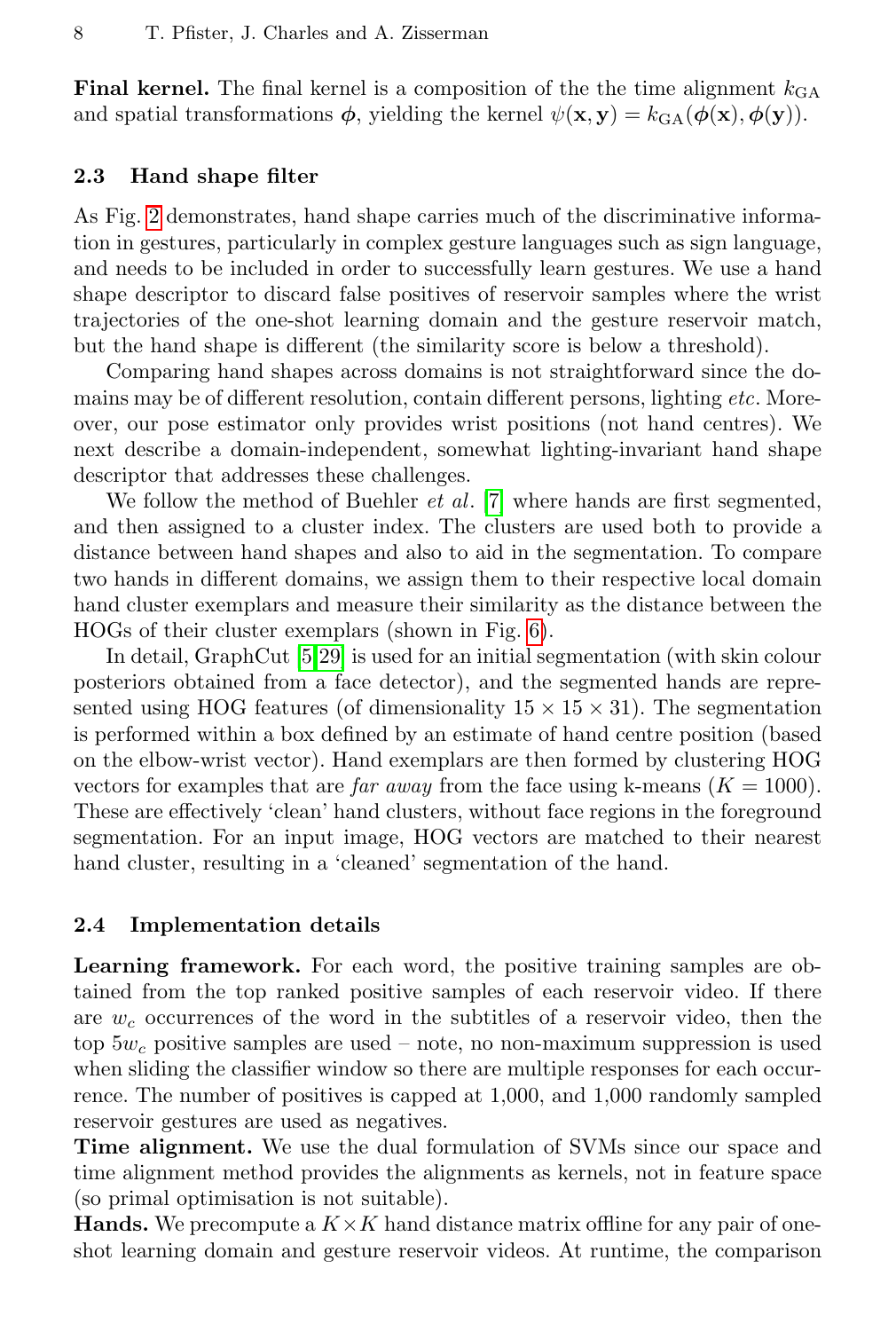

Fig. 6: Hand shape descriptor. (a) Badly segmented hands (due to overlap with skin) in two domains, (b) hands assigned to their hand cluster exemplars, (c) HOG of size-normalised exemplars, and (d) hands are compared across domains in terms of  $l_2$  distance between the HOGs of the hand exemplars.

of two gestures is reduced to looking up the distance in the matrix for each pair of time-aligned frames, and summing up the distances.

Computation time. The computation times for the preprocessing steps are: pose estimation 0.4s/frame; hand segmentation 0.1s/frame. Time alignment is approx 0.001s per gesture pair, or  $1,000s$  for a  $1000 \times 1000$  kernel matrix. Other costs (e.g. spatial alignments, SVM training and testing, subtitle preprocessing etc.) are negligible in comparison (a few seconds per gesture/video).

# 3 Datasets

Four datasets are employed in this work: a sign language dataset extracted from TV broadcasts; two sign language dictionaries; and a dataset of Italian hand gestures. Samples from each gesture dataset are shown in Figure [2.](#page-2-0)

#### 3.1 BSL-TV sign language dataset

This contains 155 hours of continuous British Sign Language (BSL), performed by 45 signers, with over 1,000 different continuous signs per 1hr video (and an estimated over 4,000 different signs in total). This dataset is particularly challenging to use as the supervision (in the form of subtitles) is both weak and noisy. It is weak as the subtitles are not temporally aligned with the signs  $-$  a sign (typically 8–15 frames long) could be anywhere in the overlapping subtitle video sequences (typically 400 frames). Furthermore, it is noisy as the occurrence of a word in the subtitle does not always imply that the word is signed (typically the word is signed only in 20–60% of the subtitle sequences). Furthermore, the gestures are continuous (no breaks between signs) and contain considerable variation (in terms of gesturing speed, signers, and regional gesturing differences).

Data preprocessing. Given a word, the subtitles define a set of subtitle sequences in which the word occurs (8–40 sequences depending on how many times the word occurs), each around 15s long. As in [\[28\]](#page-15-3), we slide a window along each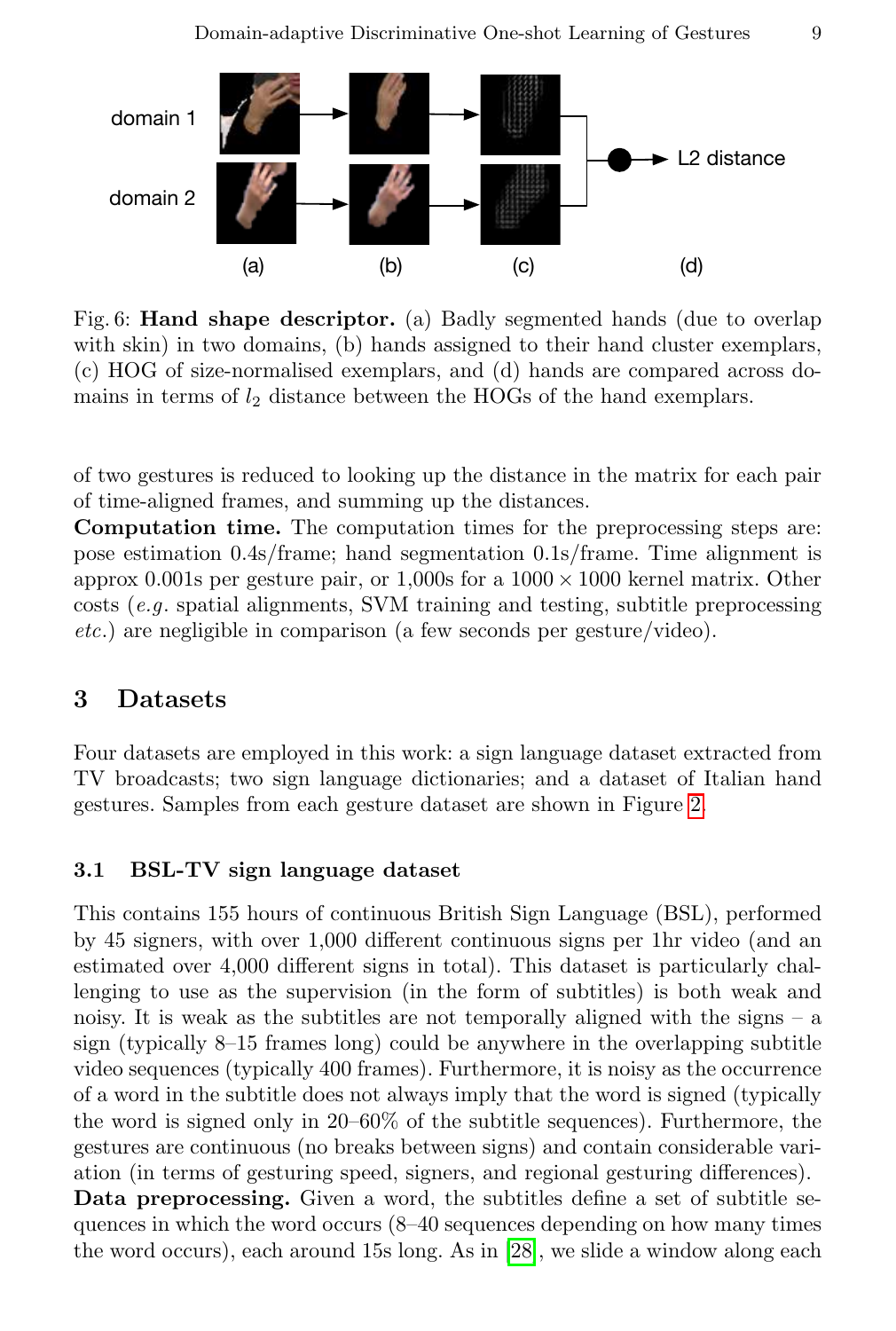subtitle sequence (fixed to 13 frames since that captures the majority of the gestures; gestures shorter than 13 frames are 'cropped' by the time alignment). This produces in total roughly 400 temporal windows per subtitle sequence, which are reduced to 100 candidate temporal windows per subtitle sequence using the method of [\[28\]](#page-15-3), where only windows in which the signer also mouths the sign are considered. Upper body joint tracks are obtained automatically using the Random Forest regressor of Charles *et al.* [\[9,](#page-14-18) [10,](#page-14-19) [27\]](#page-15-10).

### 3.2 Two BSL dictionary datasets

The video dictionaries are: 'Signstation' (BSL dictionary 1) [\[6\]](#page-14-20) and 'Standard BSL dictionary' (BSL dictionary 2) [\[4\]](#page-14-21). The first contains 3,970 videos (total 2.5 hours), one for each word; and the second contains 3,409 videos (total 3 hours), and covers 1,771 words (the majority of words signed in one or more regional variation). BSL dictionary 1 contains a single signer, whereas BSL dictionary 2 contains multiple signers and multiple regional variations. There is no overlap of signers between the two dictionaries. The two datasets contain different sets of gestures, and intersect (*i.e.* have common words) only for a subset of these.

Data preprocessing. Upper body joint tracks are obtained automatically using the method of Charles *et al.* [\[9\]](#page-14-18). In order to effectively use this data (as one-shot training and testing material), it is first necessary to find the pairs of gestures (across the dictionaries) that are the same. This is made difficult by the fact that the dictionaries contain different regional variations of the same gestures  $(i.e.,$  we cannot simply assume gestures with the same English word label are the same). We therefore need to look for visual similarity as well as the same English word label. We automatically find a subset of words pairs of the same gesture performed the same way by computing a time-and-space aligned distance (see Sect. [2.2\)](#page-5-0) from upper body joint positions for all gesture pairs of the same word, selecting pairs with distance below a threshold (set from a small manually labelled set of pairs). This list of pairs is manually verified and any false matches (mainly due to incorrect pose estimates) are filtered away. This results in 500 signs in common between the two dictionaries.

#### 3.3 ChaLearn gesture dataset

The fourth dataset is the ChaLearn 2013 Multi-modal gesture dataset [\[15\]](#page-14-22), which contains 23 hours of Kinect data of 27 persons performing 20 Italian gestures. The data includes RGB, depth, foreground segmentations and Kinect skeletons. The data is split into train, validation and test sets, with in total 955 videos each lasting 1–2min and containing 8–20 non-continuous gestures. In comparison, each 15s subtitle sequence in BSL-TV contains 30–40 gestures (in which the gesture may or may not occur), and are continuous, so they cannot be easily segmented.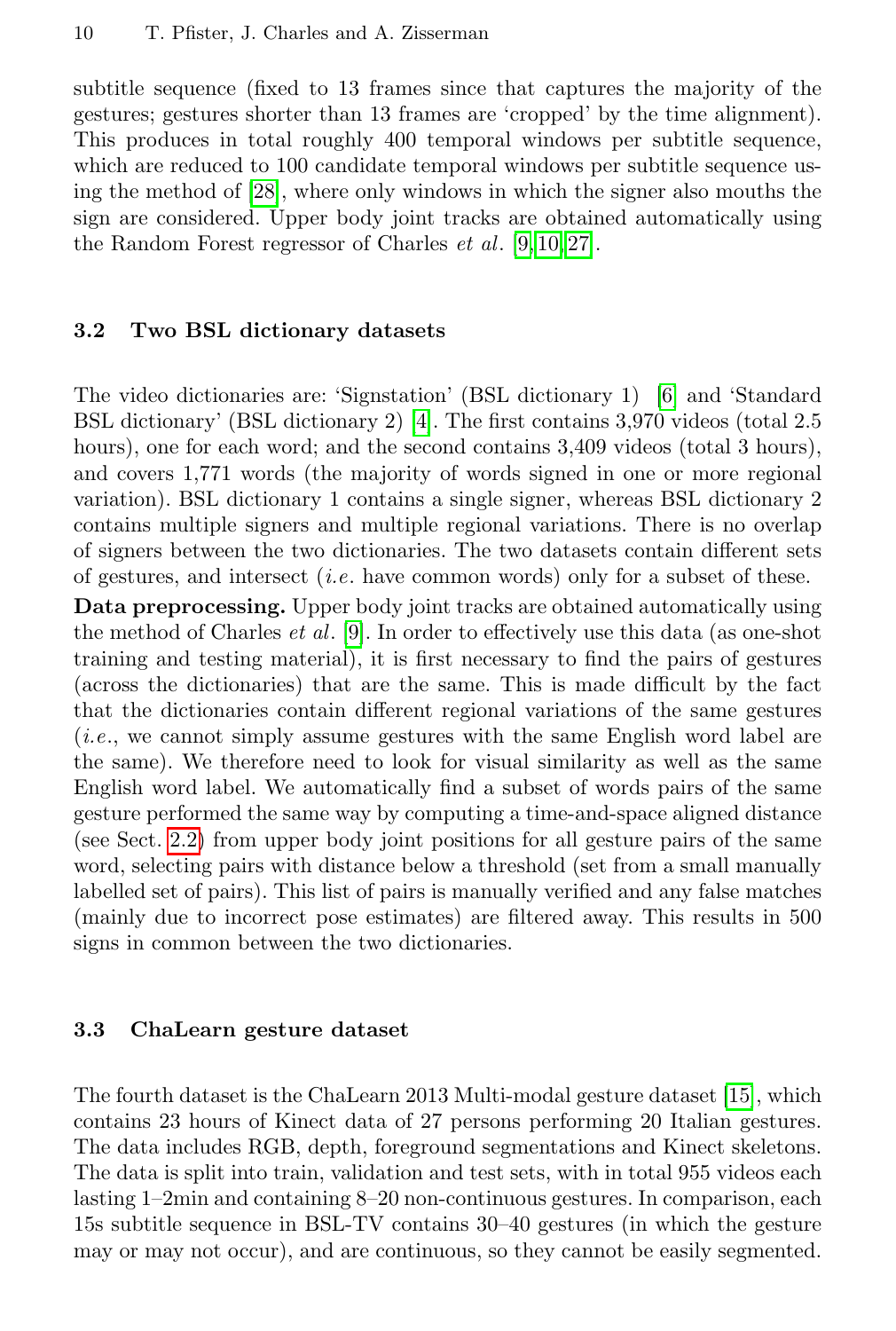# <span id="page-11-0"></span>4 Evaluation

Experiments are conducted on the four datasets introduced in Sect. [3.](#page-8-1) See our website for example videos showing qualitative results.

#### 4.1 One-shot detection of gestures in the gesture reservoir

Here we evaluate the first main component of our method, i.e. how well can we spot gestures in the gesture reservoir given a one-shot learning example? We compare it to previous work [\[28\]](#page-15-3) that took a different approach (based on Multiple Instance Learning, MIL) to extracting gestures from weakly supervised gesture datasets. We show that we vastly outperform previous work on the same data with our conceptually much simpler one-shot learning approach.

Manual ground truth. The test dataset, a six hour subset of BSL-TV, is annotated for six gestures (bear, gram, heart, reindeer, snow and winter), with on average 18 occurrences for each gesture, and frame-level manual ground truth from Pfister et al. [\[28\]](#page-15-3) (where we spent a week to label 41 words frame-by-frame). A benefit of the domain adaptation method is that it renders this expensive manual labelling unnecessary, since the training and test sets no longer need to be of the same domain. This enables the use of supervised datasets from other domains for testing (as done in the next experiment with a dictionary).

Task. The task for each of the six gestures is, given one of the 15s temporal windows of continuous gestures, to find which windows contain the target gesture and provide a ranked list of best estimates. Only about 0.5s out of 15s actually contain an instance of the gesture; the remainder contain other gestures. A gesture is deemed 'correct' if it overlaps at least 50% with ground truth.

Results. Precision-recall curves for the gestures are given in Fig. [7\(](#page-11-0)left). As shown, thanks to our domain-adapted one-shot learning method, we vastly outperform the approach of Pfister et al. which uses MIL to pick temporal windows that occur frequently where subtitles say they should occur (and infrequently elsewhere). In contrast, [\[28\]](#page-15-3) do not use any direct supervision (which our domainadapted one-shot learner provides). This shows very clearly the high value of one-shot learning for extracting additional gesture training data. In fact, our method can complement Pfister et al.'s by using it for gestures that exist in our one-shot learning domains, and using [\[28\]](#page-15-3) for other gestures.

#### 4.2 Domain-adapted discriminative one-shot gesture learner

In this key experiment we evaluate our discriminative one-shot learning method trained on the 155 hour BSL-TV gesture reservoir. The method is evaluated on a second one-shot learning domain ('BSL dictionary 2') on the same gestures as in the first one-shot learning domain ('BSL dictionary 1'), but in a different domain, signed at different speeds by different people. The second dictionary is used as the testing set to reduce annotation effort (the BSL-TV reservoir does not come with frame-level labels). Sect. [3](#page-8-1) explains how these cross-dictionary gesture 'pairs' that contain the same sign signed the same way are found.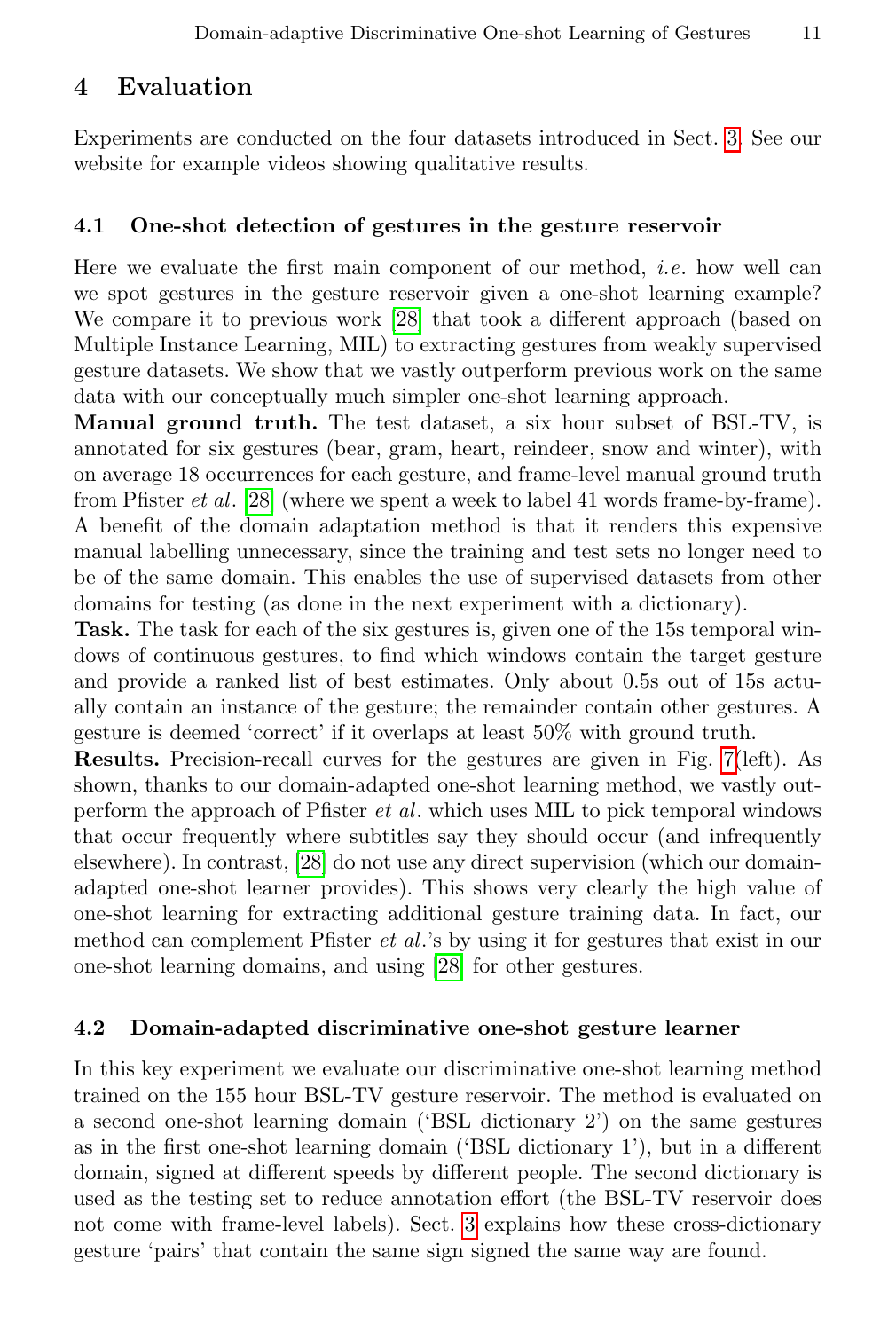

Fig. 7: Left: Gesture spotting accuracy on the gesture reservoir for BSL-TV, with a comparison to Pfister *et al.* [\[28\]](#page-15-3). PR curves are for four gestures with ground truth (see website for curves for remaining gestures). **Right:** Gesture classifier accuracy evaluated on gesture dictionary 'BSL dictionary 2'. The graph shows the cumulative distribution function of the ranks for the baseline and our proposed method. For example, 87% of gestures are ranked within the top 15.

Baseline one-shot learner. We compare our method to an enhanced one-shot learning method trained on one one-shot learning domain ('BSL dictionary 1') and tested on the other ('BSL dictionary 2'), without any weakly supervised additional training data from the gesture reservoir (as shown at the top of Fig. [1\)](#page-1-0). The method uses the time and space domain adaptations.

Training and testing set. The cross-dictionary gesture 'pairs' that contain the same sign signed the same way (found as explained in Sect. [3\)](#page-8-1) define an 'incommon' set of 500 signs. The training set consists of the 150 gestures from BSL dictionary 1 from the in-common set for which a sufficient number of examples exist in the BSL-TV gesture reservoir (set to at least 16 subtitle occurrences). The testing set consists of the same set of 150 gestures from BSL dictionary 2.

Test task  $\&$  evaluation measure. Each of the 150 training gestures is evaluated independently. For each gesture, the gesture classifier is applied to all 150 test gestures, one of which contains the correct gesture. The output of this step is, for each gesture classifier, a ranked list of 150 gestures (with scores). The task is to get the correct gesture first. Each gesture classifier is assigned the rank of the position in the 150-length list in which the correct gesture appears.

Results. Fig. [7\(](#page-11-0)right) shows a cumulative distribution function of the ranks for the baseline and our proposed method using the gesture reservoir. We clearly see that, although the baseline ranks 66% of the gestures within the first top 60, learning from the reservoir beats it, with all gestures ranked within the first 25,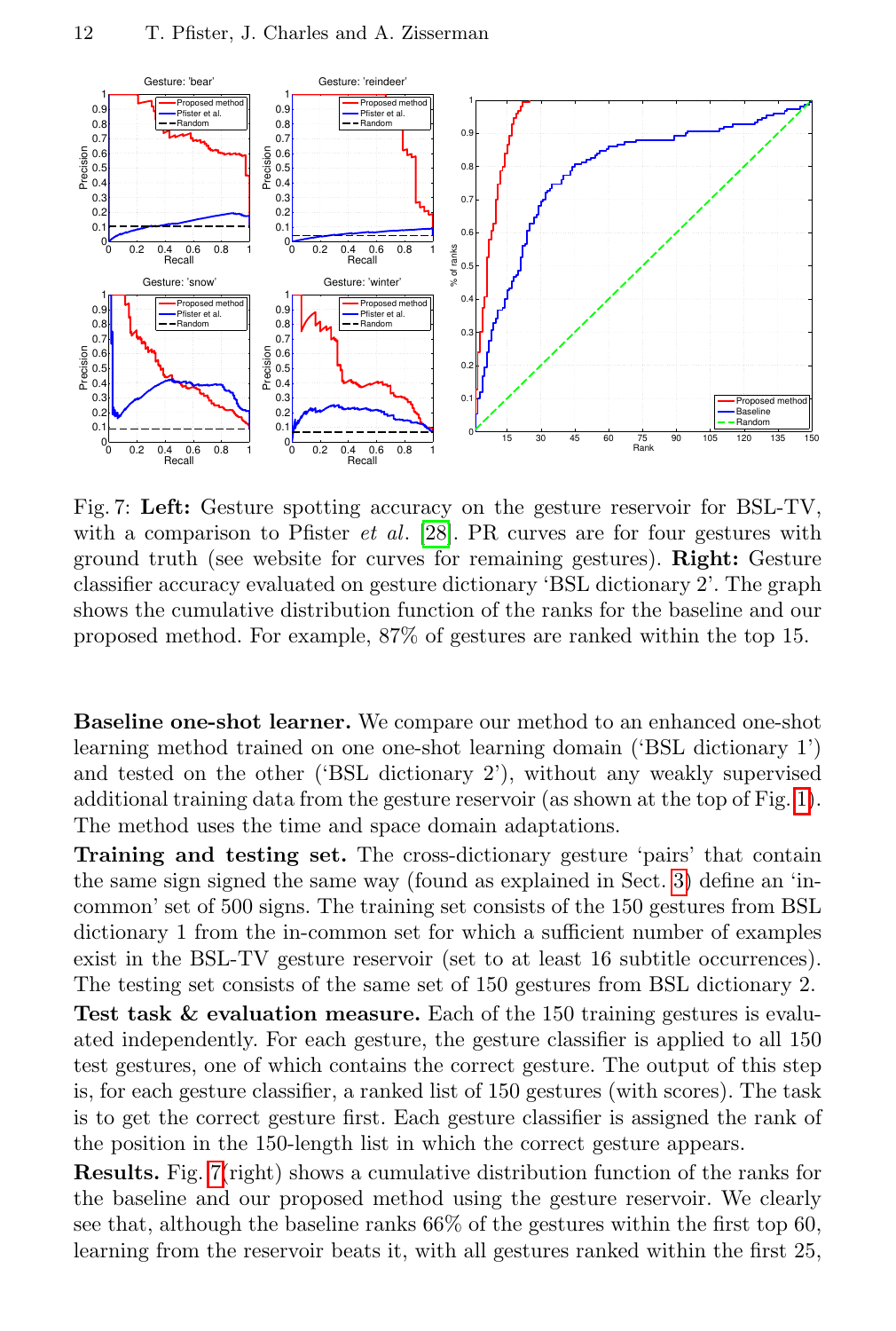13% as rank 1, 41% within the first 5, and 70% within the first 10. We believe this is due to the high training data variability that the additional supervision from the gesture reservoir provides (from multiple persons, with gestures performed with many different speeds *etc.*).

There are two principal failure modes: first, the majority of gestures with ranks above 15 are due to several gestures out of the test gestures having very similar hand trajectories and hand shapes. With an already challenging discrimination problem, this causes confusions when the gesture in the evaluation set is performed very differently from any gesture in the training reservoir. The other major problem source is inaccurate pose estimates, which results in inaccurate hand trajectory and hand shape estimates.

Component evaluation. Each of the components of our method is evaluated by switching one off at a time, and reporting rank-15 accuracy. Changing the time alignment method from global alignment to DTW decreases the rank-15 accuracy from 87% to 51%; switching off hand shape lowers it to 72%; and switching off time alignment for the one-shot dictionary learner drops it to 46%.

Our method works despite the domain adaptations between the one-shot dictionaries and weakly supervised datasets being very challenging: different resolutions, settings, people, gesture speed and regional variations; and one domain (the one-shot dictionaries) containing non co-articulated gestures (i.e. having breaks between gestures) whereas others (the gesture reservoir) only contain continuous gestures. To add to all of this, the supervision in the weakly supervised datasets is very weak and noisy. Despite all these challenges, we show a considerable performance boost. We consistently outperform the one-shot learning method, and achieve much higher precision and recall than previous methods in selecting similar gestures from the gesture reservoir using weak supervision.

#### 4.3 Comparison on ChaLearn multi-modal dataset

On the ChaLearn dataset we define the one-shot learning domain as the training data for one person, and keep the remaining training data (of the 26 other persons) as the unlabelled 'gesture reservoir'. Only Kinect skeletons are kept for the reservoir. We compare this setup to using all the ground truth for training. Task. The task here is, given a test video (also containing distractors), to spot gestures and label them into one out of 20 gesture categories.

Audio for gesture segmentation. Gestures only appear in a small subset of the dataset frames, so it makes sense to spot candidate windows first. To this end we use the same method as the top entries in the ChaLearn competition: segment gestures using voice activity detection (the persons pronounce the word they gesture). However, we do not use audio for classification since our purpose is to evaluate our vision-based classifier. We therefore compare only to methods that do not use audio for classification but only use it for segmentation (including the winner's method without audio classification).

Baseline, our method & upper bound. The baseline is domain-adapted one-shot learning (where training data comes from a single person from the 27 person training dataset; we report an average and standard deviation over each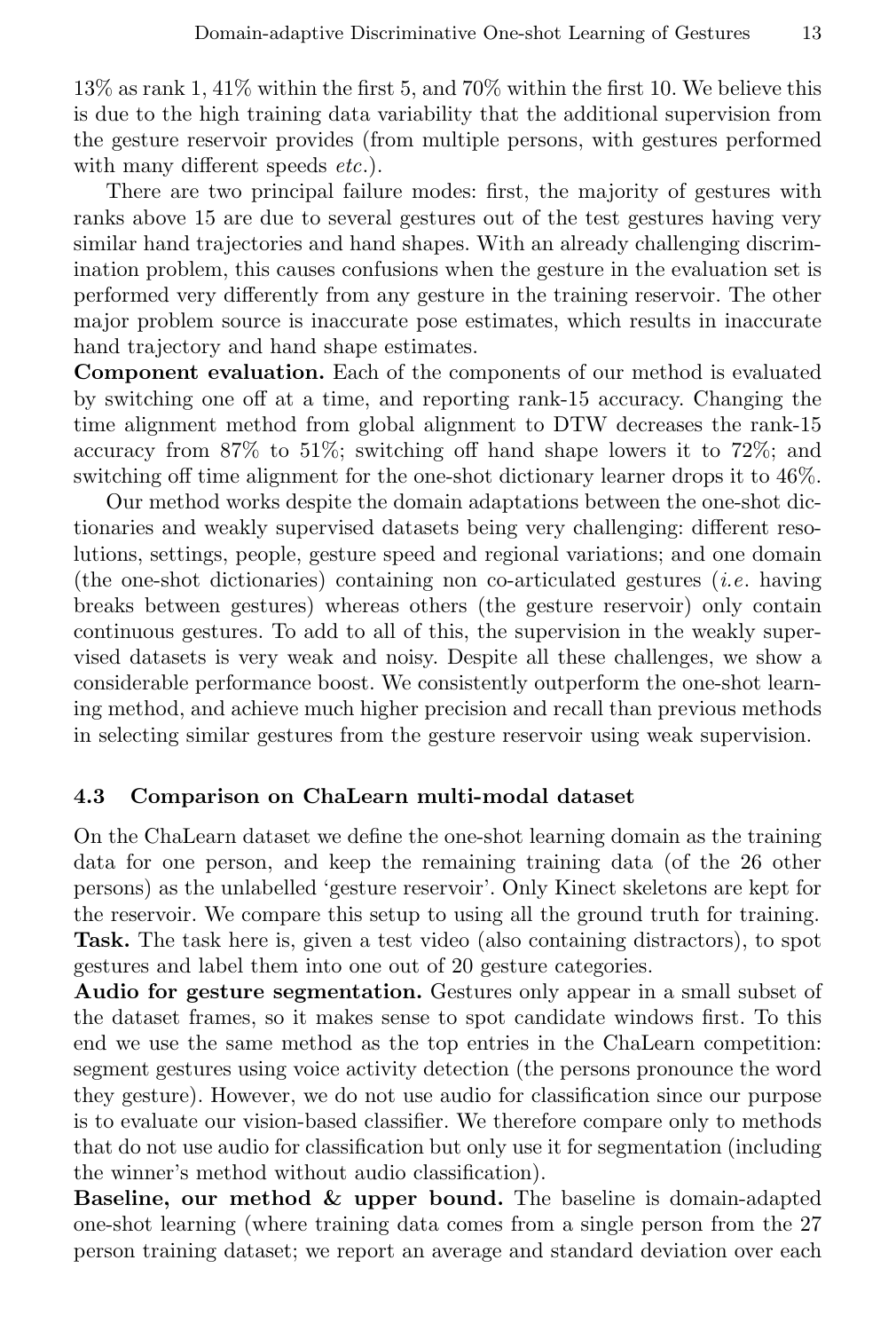possible choice). This is compared to our method that uses the one-shot learner to extract additional training data from the unlabelled 'gesture reservoir'. The upper bound method uses all training data with manual ground truth.

<span id="page-14-14"></span><span id="page-14-11"></span><span id="page-14-10"></span>Experiment overview. In Experiment 1 we compare in detail to the competition winner [\[34\]](#page-15-11) with the same segmentation method (audio), using only skeleton features for classification, and evaluating in terms of precision and recall on the validation set. In Experiment 2 we compare to competition entrants using the standard competition evaluation measure on test data, the Levenshtein distance  $L(R, T)$ , where R and T are ordered lists (predicted and ground truth) corresponding to the indices of the recognized gestures  $(1-20)$ ; distances are summed over all test videos and divided by the total number of gestures in ground truth.

<span id="page-14-21"></span><span id="page-14-20"></span><span id="page-14-17"></span><span id="page-14-7"></span><span id="page-14-1"></span>Results for Experiment 1. Our method achieves very respectable performance using a fraction of the manually labelled data that the other competition entrants use. The competition winner's method gets Precision  $P = 0.5991$  and Recall  $R = 0.5929$  (higher is better) using skeleton features for classification [\[34\]](#page-15-11). Using this exact same setup and test data, our baseline one-shot learner achieves  $P =$ 0.4012 (std 0.015) and  $R = 0.4162$  (std 0.011) – notably by only using a single training example, whereas the winner used the whole training set containing more than 400 training examples per class. Our results are improved further to  $P = 0.5835$  (std 0.021),  $R = 0.5754$  (std 0.015) by using gestures extracted from the gesture reservoir, still only using one manually labelled training example per gesture. Using the whole training set yields  $P = 0.6124$ ,  $R = 0.6237$ .

<span id="page-14-19"></span><span id="page-14-18"></span><span id="page-14-16"></span><span id="page-14-12"></span><span id="page-14-8"></span><span id="page-14-0"></span>Results for Experiment 2. In terms of Levenshtein distance, our method improves from the baseline  $0.5138$  (std  $0.012$ ) to  $0.3762$  (std  $0.015$ ) (lower is better). With only a single training example (two orders of magnitude less manually labelled training data than other competition entries) we achieve similar performance to the best method using skeleton for classification ('SUMO', score 0.3165 [\[15\]](#page-14-22)), and using the full training set we outperform them at 0.3015.

# <span id="page-14-22"></span><span id="page-14-3"></span><span id="page-14-2"></span>5 Conclusion

<span id="page-14-15"></span><span id="page-14-5"></span><span id="page-14-4"></span>We have presented a method that utilises weakly supervised training data containing multiple instances of a gesture to significantly improve the performance of a gesture classifier. Another benefit of our framework with two dictionary datasets is that it lets us avoid a very expensive laborious task that has been a big issue for weakly supervised gesture recognition: large-scale evaluation. Our approach is applicable to gesture recognition in general – where the upper body and hands are mostly visible, and the person is communicating with gestures.

<span id="page-14-13"></span><span id="page-14-9"></span><span id="page-14-6"></span>Acknowledgements: We are grateful to Patrick Buehler and Sophia Pfister for help and discussions. Financial support was provided by Osk. Huttunen Foundation and EPSRC grant EP/I012001/1.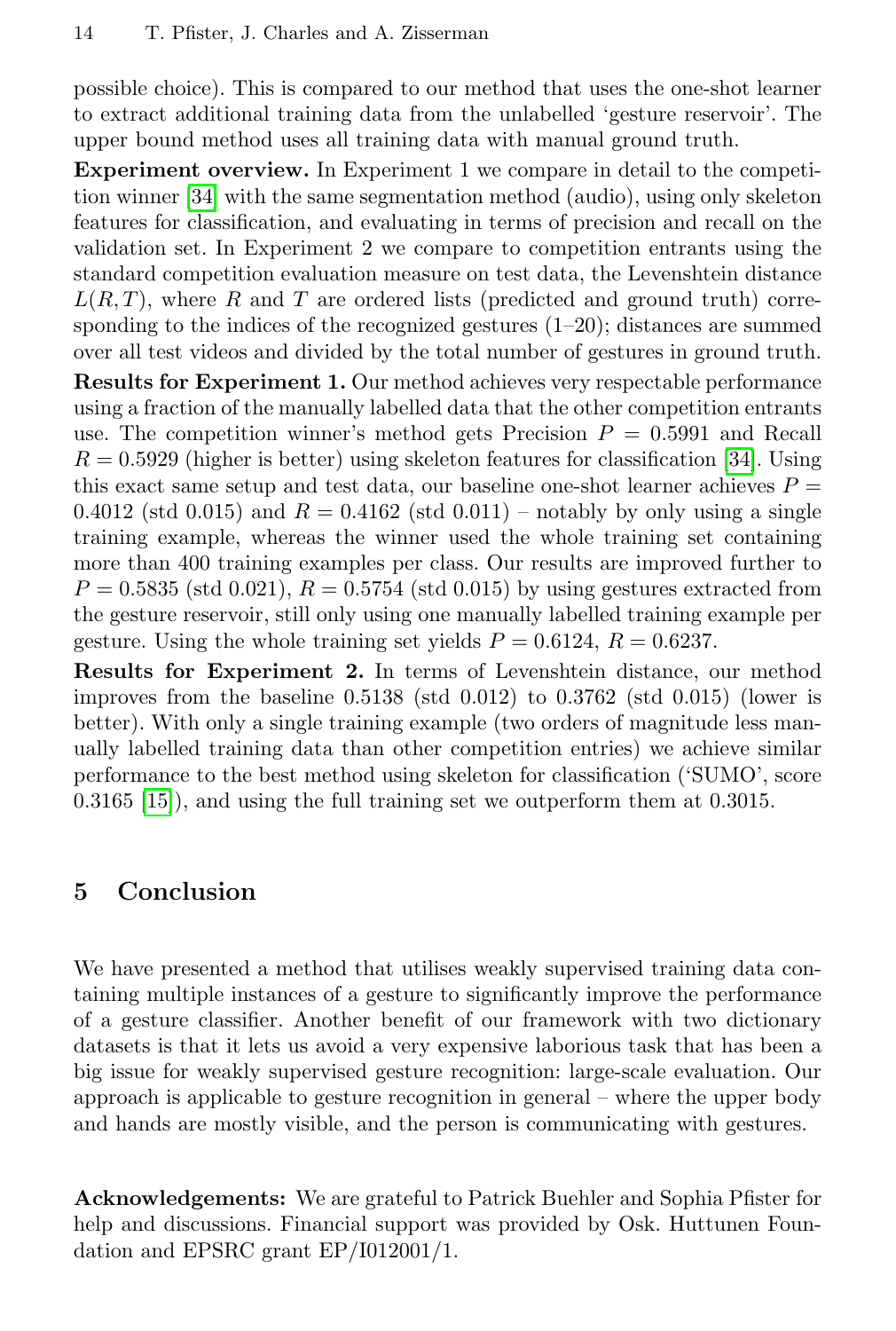# <span id="page-15-0"></span>References

- <span id="page-15-4"></span>1. Ali, S., Shah, M.: Human action recognition in videos using kinematic features and multiple instance learning. IEEE PAMI 32(2), 288–303 (2010)
- <span id="page-15-2"></span>2. Baisero, A., Pokorny, F.T., Kragic, D., Ek, C.: The path kernel. In: ICPRAM (2013)
- <span id="page-15-10"></span>3. Bojanowski, P., Bach, F., , Laptev, I., Ponce, J., Schmid, C., Sivic, J.: Finding actors and actions in movies. In: Proc. ICCV (2013)
- 4. Books, M.: The standard dictionary of the British sign language. DVD (2005)
- <span id="page-15-3"></span>5. Boykov, Y., Jolly, M.P.: Interactive graph cuts for optimal boundary and region segmentation of objects in N-D images. In: Proc. ICCV (2001)
- <span id="page-15-9"></span>6. Bristol Centre for Deaf Studies: Signstation. <http://www.signstation.org>, [Online; accessed 1-March-2014]
- <span id="page-15-5"></span>7. Buehler, P., Everingham, M., Zisserman, A.: Learning sign language by watching TV (using weakly aligned subtitles). In: Proc. CVPR (2009)
- <span id="page-15-6"></span>8. Chai, X., Li, G., Lin, Y., Xu, Z., Tang, Y., Chen, X., Zhou, M.: Sign language recognition and translation with Kinect. In: Proc. Int. Conf. Autom. Face and Gesture Recog. (2013)
- <span id="page-15-7"></span>9. Charles, J., Pfister, T., Everingham, M., Zisserman, A.: Automatic and efficient human pose estimation for sign language videos. IJCV (2013)
- <span id="page-15-1"></span>10. Charles, J., Pfister, T., Magee, D., Hogg, D., Zisserman, A.: Domain adaptation for upper body pose tracking in signed TV broadcasts. In: Proc. BMVC (2013)
- 11. Cooper, H., Bowden, R.: Learning signs from subtitles: A weakly supervised approach to sign language recognition. In: Proc. CVPR (2009)
- <span id="page-15-11"></span>12. Cuturi, M.: Fast global alignment kernels. In: ICML (2011)
- <span id="page-15-8"></span>13. Cuturi, M., Vert, J., Birkenes, Ø., Matsui, T.: A kernel for time series based on global alignments. In: ICASSP (2007)
- 14. Duchenne, O., Laptev, I., Sivic, J., Bach, F., Ponce, J.: Automatic annotation of human actions in video. In: Proc. CVPR (2009)
- 15. Escalera, S., Gonz`alez, J., Bar´o, X., Reyes, M., Guyon, I., Athitsos, V., Escalante, H., Sigal, L., Argyros, A., Sminchisescu, C.: Chalearn multi-modal gesture recognition 2013: grand challenge and workshop summary. In: ACM MM (2013)
- 16. Fanello, S., Gori, I., Metta, G., Odone, F.: Keep it simple and sparse: real-time action recognition. J. Machine Learning Research 14(1), 2617–2640 (2013)
- 17. Farhadi, A., Forsyth, D., White, R.: Transfer learning in sign language. In: Proc. CVPR (2007)
- 18. Gaidon, A., Harchaoui, Z., Schmid, C.: A time series kernel for action recognition. In: Proc. BMVC (2011)
- 19. Guyon, I., Athitsos, V., Jangyodsuk, P., Escalante, H., Hamner, B.: Results and analysis of the ChaLearn gesture challenge 2012. In: Proc. ICPR (2013)
- 20. Guyon, I., Athitsos, V., Jangyodsuk, P., Hamner, B., Escalante, H.: ChaLearn gesture challenge: Design and first results. In: CVPR workshops (2012)
- 21. Hariharan, B., Malik, J., Ramanan, D.: Discriminative decorrelation for clustering and classification. In: Proc. ECCV (2012)
- 22. Ke, Y., Sukthankar, R., Hebert, M.: Event detection in crowded videos. In: Proc. ICCV (2007)
- 23. Kelly, D., McDonald, J., Markham, C.: Weakly supervised training of a sign language recognition system using multiple instance learning density matrices. Trans. Systems, Man, and Cybernetics 41(2), 526–541 (2011)